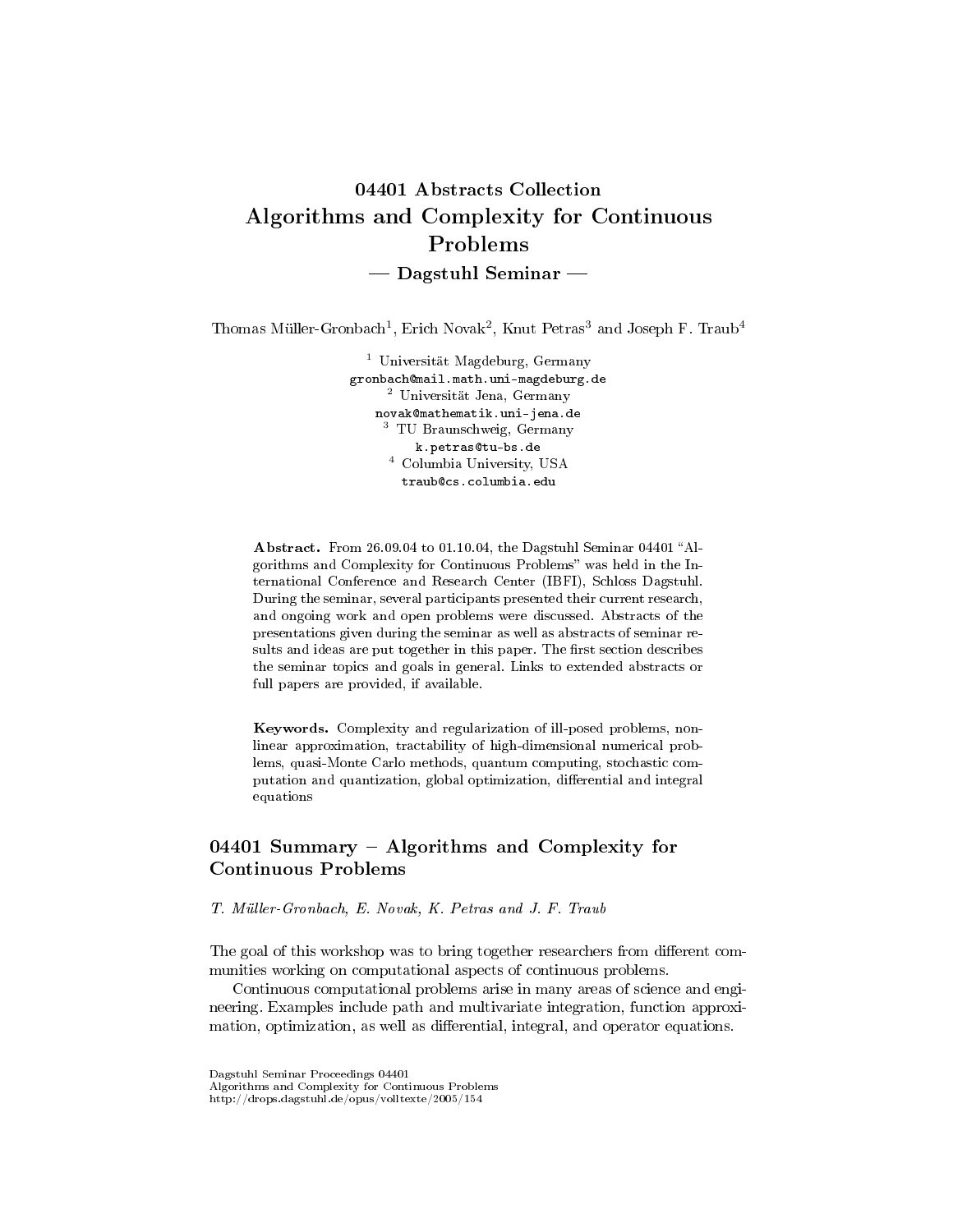#### 2 T. Müller-Gronbach, E. Novak, K. Petras and J. F. Traub

Understanding the complexity of such problems and constructing efficient algorithms is both important and challenging.

The workshop was of a very interdisciplinary nature with invitees from, e.g., computer science, numerical analysis, discrete, applied, and pure mathematics, physics, statistics, and scientific computation. Many of the lectures were presented by Ph.D. students.

Compared to earlier meetings, several very active research areas received more emphasis. These include quantum computing, complexity and tractability of high-dimensional problems, stochastic computation, and quantization, which was an entirely new field for this workshop.

Due to strong connections between the topics treated at this workshop many of the participants initiated new cooperations and research projects.

Full Paper: <http://drops.dagstuhl.de/opus/volltexte/2005/153>

### Lower Bounds for Sturm-Liouville and Phase Estimation

Arvid Bessen (Columbia University)

The phase estimation problem is, given a unitary matrix Q and an eigenvector of Q, to approximate the phase of the corresponding eigenvalue. In this paper we obtain a query lower bound for quantum algorithms solving this problem.

Our analysis generalizes existing lower bound approaches to the case where Q is given by controlled powers  $Q^p$  of Q, as it is for example in Shor's order finding algorithm.

In the most general setting where we are given controlled arbitrary powers  $Q^{p_1}, Q^{p_2}, \ldots$  of Q, we will prove a  $\log(1/\varepsilon)$  lower bound for the number of power queries. This bound is tight as shown by a matching upper bound. The bound is derived through a variation of the polynomial approach which uses trigonometric polynomials and a frequency analysis argument.

# Upper Bounds on Complexity of Optimization on the Wiener Space with Noise

Jim Calvin (NJIT - Newark)

In this talk we consider the problem of approximating the global minimum of a Wiener process using only sequentially selected observations of the function value corrupted by independent Gaussian noise with mean zero and variance  $\sigma^2$ . We show that with equispaced nodes the error (in  $L_2$  sense) after *n* observations satisfies

$$
\frac{n^{1/4}}{\sigma^{1/2}} e_n(N_n^u) \to \gamma \,,
$$

where  $\gamma$  is a number between 1/2 and 3/2. A slightly better limit can be obtained by choosing the nodes as a regular sequence generated by a beta distribution.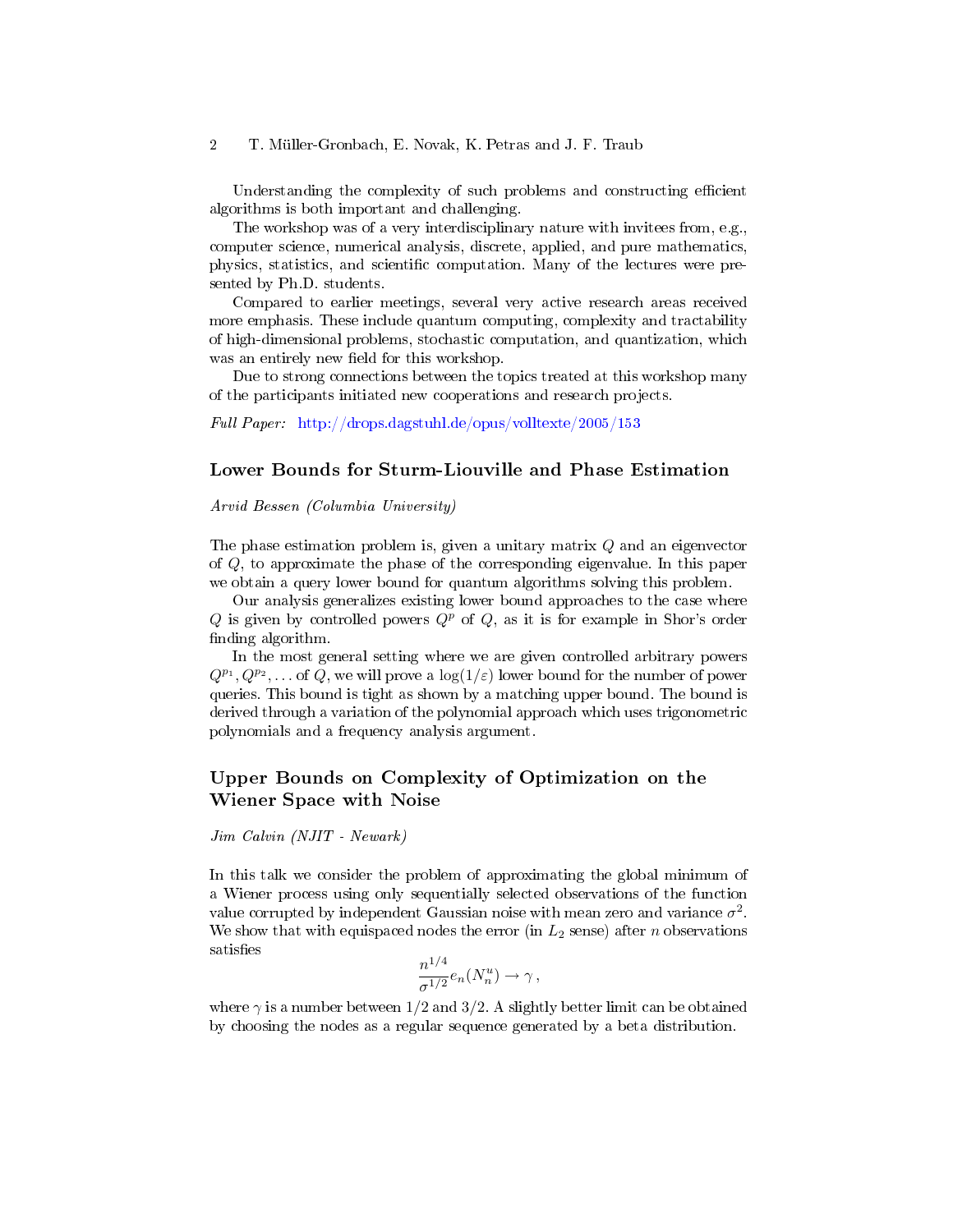Given any  $\delta > 0$  we describe an adaptive algorithm with the property that

$$
e_n(N_n^a) = \mathcal{O}\left(n^{-1/2}\log(n)^{1+\delta}\right).
$$

For any algorithm,  $e_n(N_n) = \mathcal{O}\big(n^{-1/2}\big),$  and so the adaptive algorithm is optimal up to the logarithmic factor.

Keywords: Global optimization, Wiener process

### Fast Component-By-Component Construction of Rank-1 Lattice Rules for (Non-)Primes (Part I)

Ronald Cools (University of Leuven)

Part I: (this part of the talk by Ronald Cools) We restate our previous result which showed that it is possible to construct the generating vector of a rank-1 lattice rule in a fast way, i.e.  $O(s n \log(n))$ , with s the number of dimensions and  $n$  the number of points assumed to be prime. Here we explicitly use basic facts from algebra to exploit the structure of a matrix  $-$  which introduces the crucial cost in the construction  $-$  to get a matrix-vector multiplication in time  $O(n \log(n))$  instead of  $O(n^2)$ . We again stress the fact that the algorithm works for any tensor product reproducing kernel Hilbert space.

Part II: (this part of the talk by Dirk Nuyens) In the second part we generalize the tricks used for primes to non-primes, by basically falling back to algebraic group theory. In this way it can be shown that also for a non-prime number of points, this crucial matrix-vector multiplication can be done in time  $O(n \log(n))$ . We conclude that the construction of rank-1 lattice rules in an arbitrary r.k.h.s. for an arbitrary amount of points can be done in a fast way of  $O(s n \log(n))$ .

Keywords: Numerical integration, cubature/quadrature, rank-1 lattice, component-by-component construction, fast algorithm

Joint work of: Cools, Ronald; Nuyens, Dirk

### Optimal Approximation of Elliptic Problems II: Wavelet Methods

#### Stephan Dahlke (Universität Marburg)

This talk is concerned with optimal approximations of the solutions of elliptic boundary value problems. After briefly recalling the fundamental concepts of optimality, we shall especially discuss best  $n$ -term approximation schemes based on wavelets. We shall mainly be concerned with the Poisson equation in Lipschitz domains. It turns out that wavelet schemes are suboptimal in general, but nevertheless they are superior to the usual uniform approximation methods.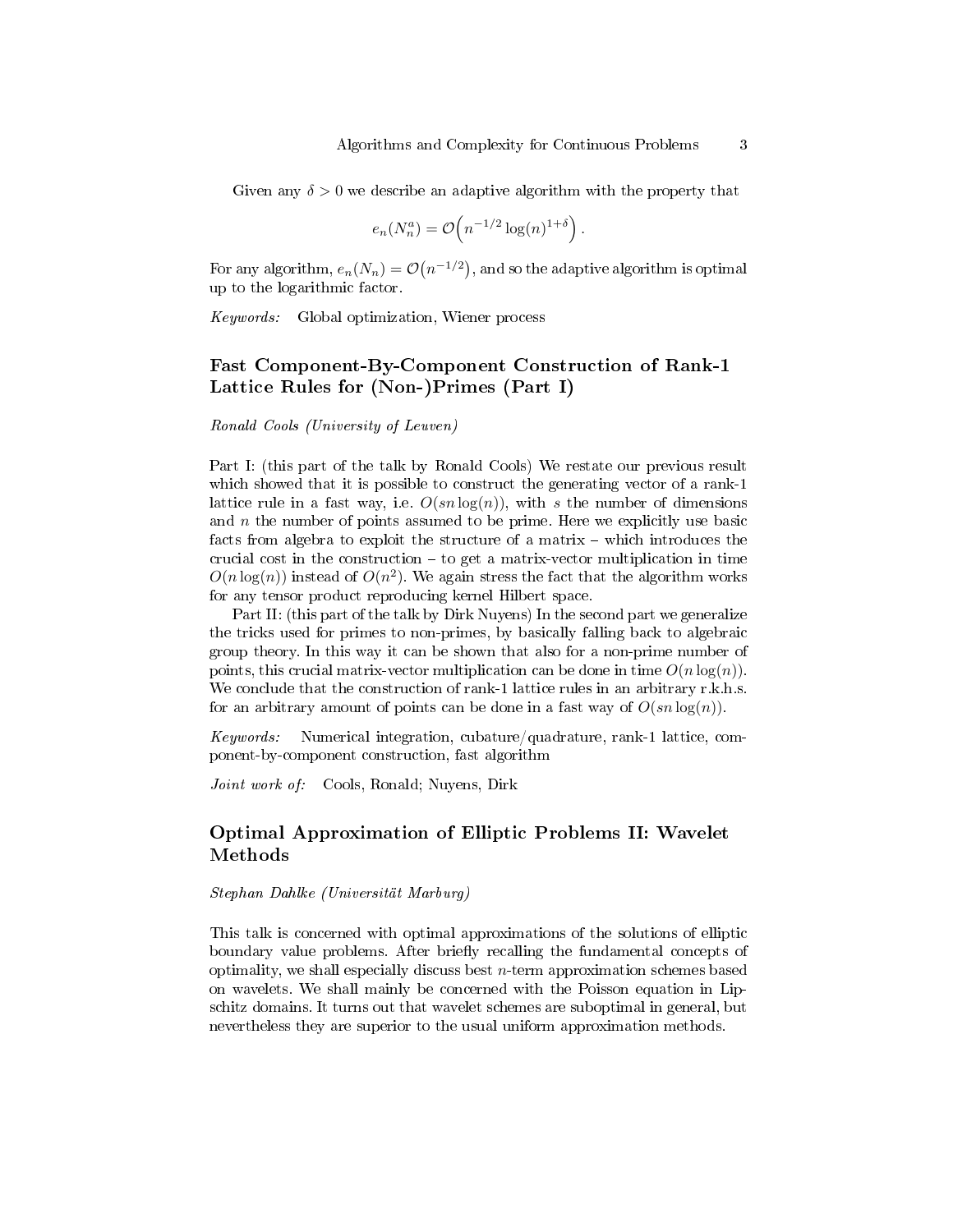4 T. Müller-Gronbach, E. Novak, K. Petras and J. F. Traub

Moreover, for specific domains, i.e., for polygonal domains, wavelet methods are in fact optimal. These results are based on regularity estimates of the exact solution in a specific scale of Besov spaces.

Keywords: Elliptic operator equations, worst case error, best *n*-term approximation, wavelets, Besov regularity

Joint work of: Dahlke, Stephan; Novak, Erich; Sickel, Winfried

Extended Abstract: <http://drops.dagstuhl.de/opus/volltexte/2005/138>

# The Asymptotic Coding Complexity of Stochastic Processes

Steffen Dereich (TU Berlin)

In this talk we consider the quantization and entropy coding problem for Gaussian originals on Banach spaces. We start with stating asymptotic estimates. Next, we present recent results of a detailed analysis of a random strategy in quantization (joint work with M.A. Lifshits).

It turns out that the quality obtained with the random strategy is equal to the inverse of a random small ball function of the underlying measure. We finish the talk with giving the analogues to the above results in the case where the underlying space is even a Hilbert space.

Keywords: Quantization, high resolution coding, small ball function, Gaussian measure

#### Cyclic Nets for Multivariate Integration

#### Josef Dick (Univ. of New South Wales)

In this talk we introduce a construction algorithm for cyclic nets, which were recently introduced by Niederreiter. Cyclic nets are a special class of digital nets. Here we exploit the fact that for a given number of points  $b^m$  and other given parameters, the number of cyclic nets is  $b^m$ .

By using the root mean square worst-case error of randomly digitally shifted point sets for integration in a weighted Sobolev space as selection criteria in our algorithm we are able to show that for any choice of parameters there exists a cyclic net satisfying an upper bound which shows on the one hand that we can achieve the best possible rate of convergence and on the other hand satisfies a tractability error bound.

A similar approach was previously used for polynomial lattice rules by Dick et. al.. The approach here is more general in that we allow digital nets constructed over finite fields of prime power order  $q = p^r$ , whereas previously this has only been shown for polynomial lattice rules over finite fields of prime order.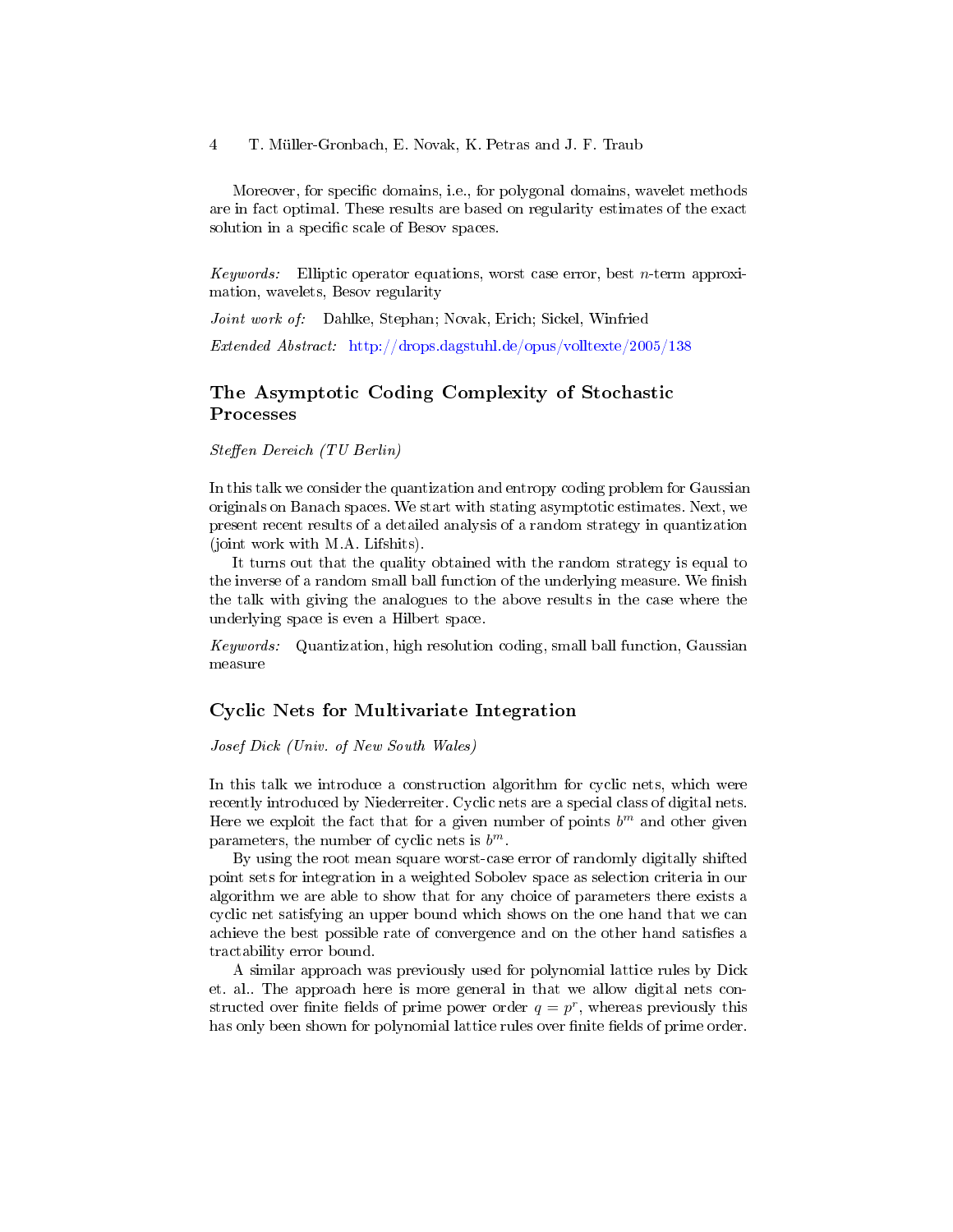We also generalize the construction of cyclic nets, allowing us to also introduce a component-by-component type algorithm. This new construction goes by the name of hyperplane nets.

Though the order of operations of this type of algorithm is increased, we can on the other hand improve the upper bound on the root mean square worst-case error. In this case we can obtain strong tractability (similar upper bounds have previously been shown for lattice rules and polynomial lattice rules constructed by a component-by-component algorithm).

Joint work of: Dick, Josef; Pillichshammer, Friedrich; Pirsic, Gottlieb

### Monte Carlo Solution for the Poisson Equation on the Base of Spherical Processes with Shifted Centres

Nina Golyandina (St. Petersburg University)

We consider a class of spherical processes rapidly converging to the boundary (so called Decentred Random Walks on Spheres or spherical processes with shifted centres) in comparison with the standard walk on spheres. The aim is to compare costs of the corresponding Monte Carlo estimates for the Poisson equation. Generally, these costs depend on the cost of simulation of one trajectory and on the variance of the estimate.

It can be proved that for the Laplace equation the limit variance of the estimation does not depend on the kind of spherical processes. Thus we have very effective estimator based on the decentred random walk on spheres. As for the Poisson equation, it can be shown that the variance is bounded by a constant independent of the kind of spherical processes (in standard form or with shifted centres). We use simulation for a simple model example to investigate variance behavior in more details.

Keywords: Poisson equation, Laplace operator, Monte Carlo solution, spherical process, random walk on spheres, rate of convergence

Full Paper: <http://drops.dagstuhl.de/opus/volltexte/2005/139>

#### Quantization of Self-Similar Probabilities

Siegfried Graf (Universität Passau)

The asymptotic behaviour of the quantization errors for self-similar probabilities is determined.

Keywords: Quantization, self-similar probabilities

Joint work of: Graf, Siegfried; Luschgy, Harald

Extended Abstract: <http://drops.dagstuhl.de/opus/volltexte/2005/140>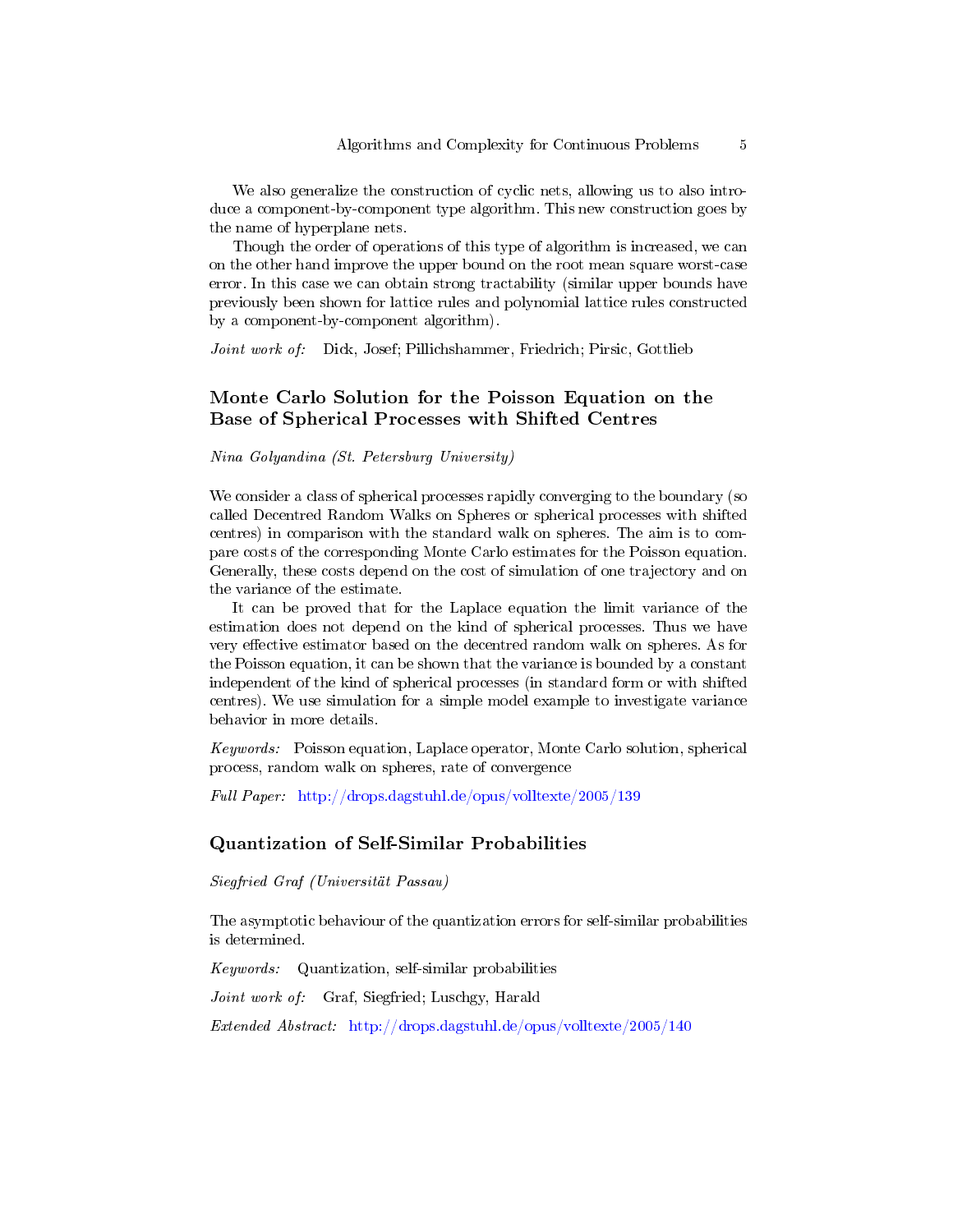### Numerical Approximation of Parabolic Stochastic Partial Differential Equations

Erika Hausenblas (Universität Salzburg)

The topic of the talk was the time approximation of quasi linear stochastic partial differential equations of parabolic type. The framework was in the setting of stochastic evolution equations.

An error bounds for the implicit Euler scheme was given and the stability of the scheme were considered.

Keywords: Stochastic partial differential equations, stochastic evolution equations, numerical approximation, implicit Euler scheme

Extended Abstract: <http://drops.dagstuhl.de/opus/volltexte/2005/141>

### On the Randomized and Quantum Query Complexity of Elliptic PDE

Stefan Heinrich (TU Kaiserslautern)

The information/query complexity of solving general elliptic partial differential equations in smooth domains is studied in the randomized and quantum setting. Using integral representations via Green's functions matching (up to logarithms) upper and lower bounds are obtained.

### Covering Numbers, Vapnik-Cervonenkis Classes and Bounds for the Star-Discrepancy

Aicke Hinrichs (Universität Jena)

The star-discrepancy of a set is one of the main tools to estimate the worst case error of multivariate integration for certain classes of functions. There are rather accurate bounds on the best possible star-discrepancy of an  $n$ -point set in the d-dimensional unit cube  $[0,1]^d$  for fixed dimension d asymptotically in n. For some applications the dimension  $d$  may be so large that it becomes impossible to use enough points such that these bounds give reasonable error estimates.

The question how the discrepancy depends on the dimension  $d$  then turns out to be a critical issue.

Recently, S. Heinrich, E. Novak, G. W. Wasilkowski and H. Woźniakowski proved an upper bound on the star discrepancy that shows that it depends only polynomially on  $d/n$ . They also showed a lower bound which is rather far from the upper bound as it depends exponentially on  $d/n$ . It is the purpose of this talk to discuss how the lower bound can be improved to a polynomial behavior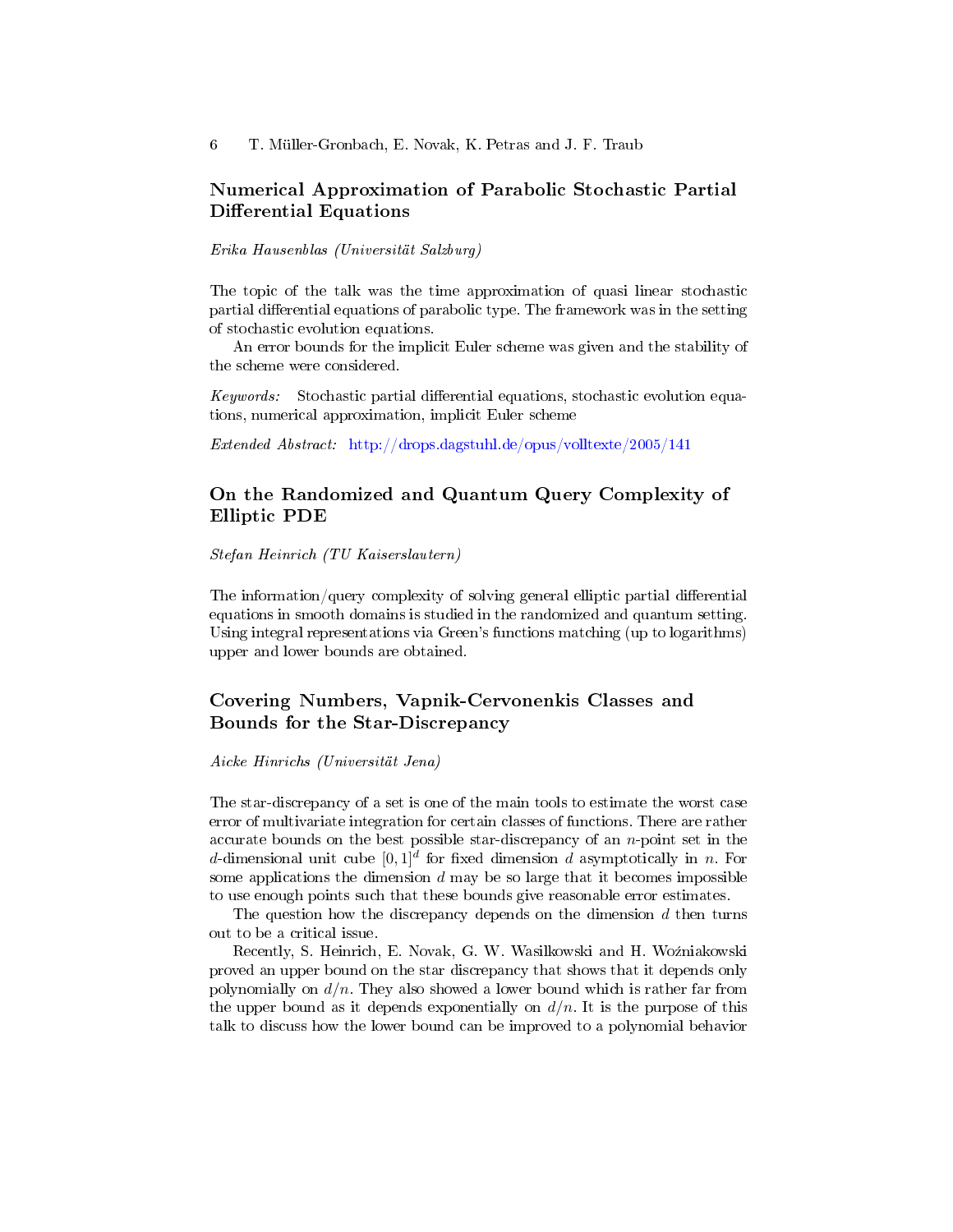in  $d/n$ . This provides the currently best lower bounds on the star discrepancy for n not excessively large compared with  $d$ . The method uses different notions of the size of a set such as covering numbers and Vapnik-Cervonenkis dimension and adapts to a rather general framework.

# Upper Error Bounds for Approximations of Stochastic Differential Equations with Markovian Switching

#### Norbert Hofmann (Universität Frankfurt)

In this talk we consider stochastic differential equations with Markovian switching  $(SDEwMS)$ . An SDEwMS is a stochastic differential equation with drift and diffusion coefficients depending not only on the current state of the solution but also on the current state of a right-continuous Markov chain taking values in a finite state space.

Consequently, an SDEwMS can be viewed as the result of a finite number of different scenarios switching from one to the other according to the movement of the Markov chain. The generator of the Markov chain is given by transition probabilities involving a parameter which controls the intensity of switching from one state to another. We construct numerical schemes for the approximation of SDE'swMS and present upper error bounds for these schemes. Our numerical schemes are based on a time discretization with constant step-size and on the values of a discrete Markov chain at the discretization points. It turns out that for the Euler scheme a similar upper bound as in the case of stochastic ordinary differential equations can be obtained, while for the Milstein scheme there is a strong connection between the power of the step-size appearing in the upper bound and the intensity of the switching.

Keywords: Stochastic differential equations with Markovian switching, Markov chains, numerical methods, Euler scheme, Milstein scheme

Extended Abstract: <http://drops.dagstuhl.de/opus/volltexte/2005/142>

#### Some Complexity Results in d-Variate Global Optimization

Matthias U. Horn (Universität Jena)

We consider a family of function classes which allow functions with several minima and which demand only Lipschitz continuity for smoothness.

We present an algorithm almost optimal for each of these classes.

Keywords: Global optimization, Lipschitz functions, optimal rate of convergence, complexity

Full Paper: <http://drops.dagstuhl.de/opus/volltexte/2005/143>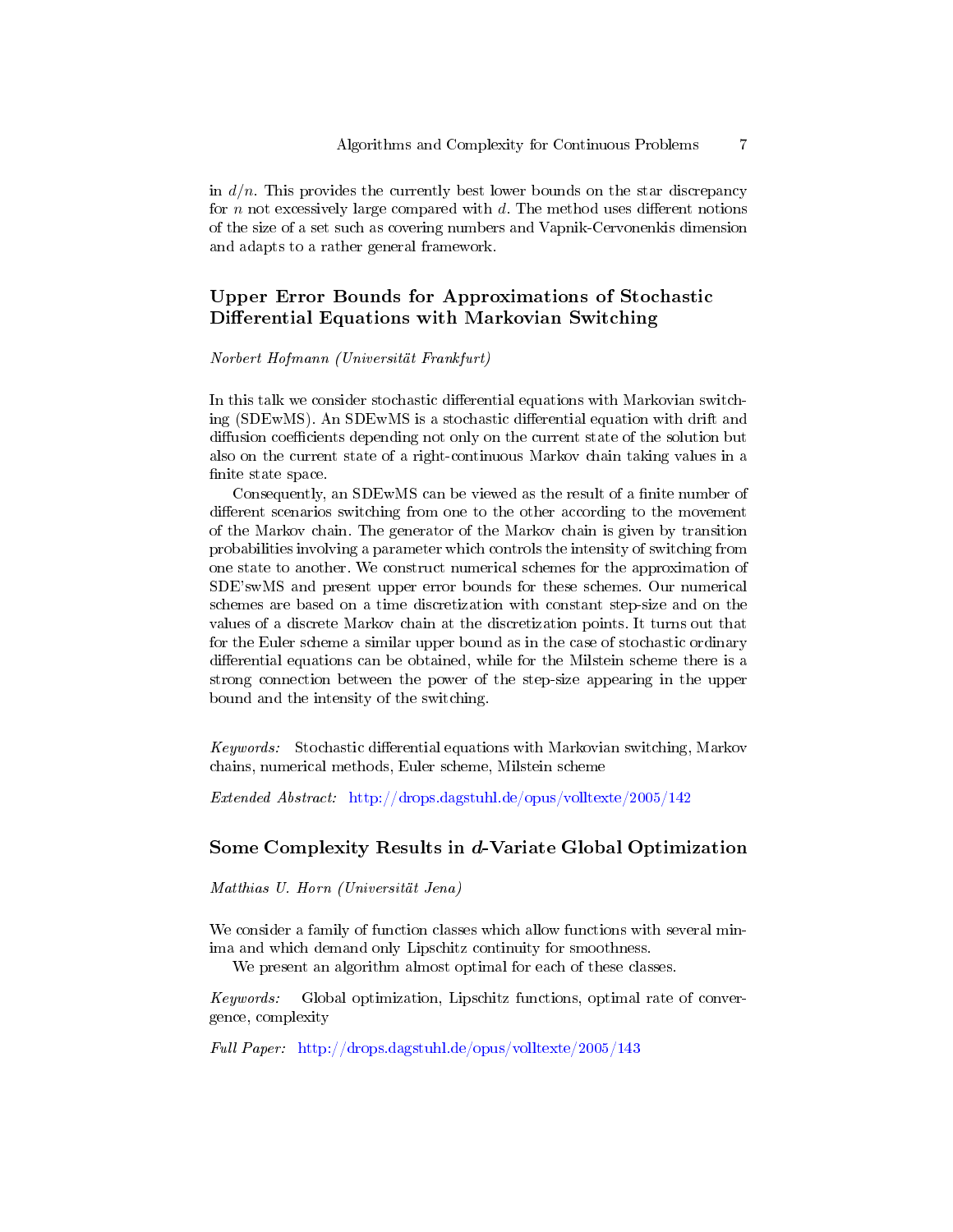8 T. Müller-Gronbach, E. Novak, K. Petras and J. F. Traub

#### Fast Quantum Algorithm For Numerical Gradient Estimation

Stephen Jordan (MIT - Cambridge)

Given a blackbox for  $f$ , a smooth real scalar function of  $d$  real variables, one wants to estimate the gradient of  $f$  at a given point with  $n$  bits of precision. On a classical computer this requires a minimum of  $d+1$  blackbox queries, whereas on a quantum computer it requires only one query regardless of d. The number of bits of precision to which f must be evaluated matches the classical requirement in the limit of large  $n$ .

Keywords: Quantum, gradient, numerical algorithm

# Randomly Shifted Lattice Rules with Unbounded Integrands

Frances Kuo (Univ. of New South Wales)

In recent years there have been many studies of the multivariate integration problem where the integral of a function over the d-dimensional unit cube is approximated by quadrature rules of the equal weight form, with random (Monte Carlo) or deterministically chosen (quasi-Monte Carlo) quadrature points. The integrands in these studies are often assumed to be at least continuous and somewhat smooth. Under the appropriate function space setting, it is known that good randomly shifted lattice rules can be constructed to achieve almost a  $1/n$  rate of convergence independently of the dimension.

However, problems arising from applications are often formulated over  $\mathbb{R}^d$ and the typical way of transforming such integral into the unit cube using the inverse cumulative normal distribution almost inevitably leads to an integrand which is unbounded near the boundary of the cube.

We define a space of functions which are unbounded over the unit cube. The function space is a weighted tensor-product reproducing-kernel Hilbert space. We carry out the worst-case analysis in this space and show that good randomly shifted lattice rules can be constructed to achieve a worst-case error smaller than the Monte Carlo error. This in a way provides a theoretical justification of the robustness of quasi-Monte Carlo rules as observed in practice - QMC often perform no worse than MC even for very difficult integrands!

Keywords: Multivariate integration, randomly shifted lattice rules, worst-case error

Joint work of: Kuo, Frances; Sloan, Ian; Waterhouse, Ben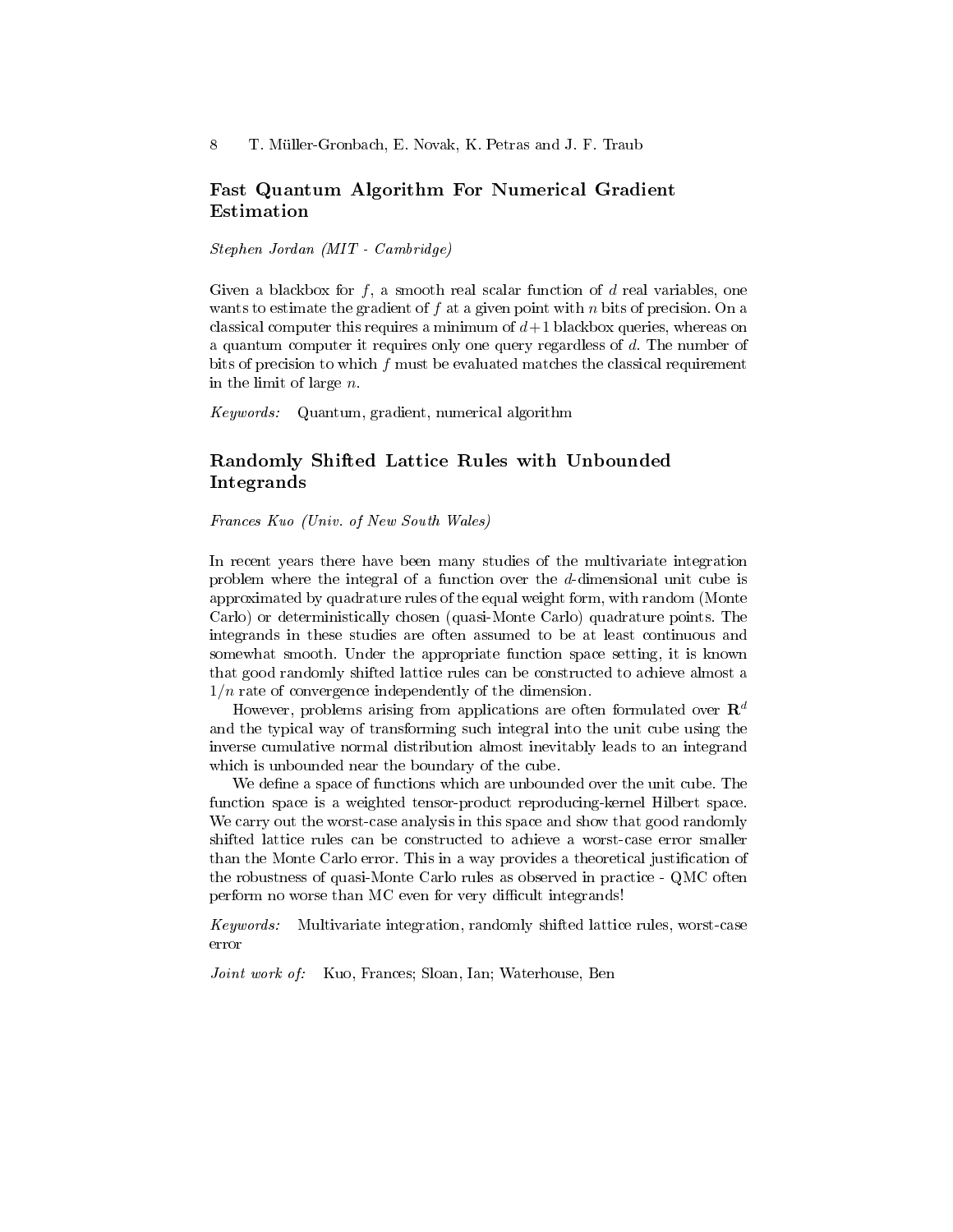#### Complexity of Multivariate Feynman-Kac Path Integration

Marek Kwas (Columbia University)

We consider the multivariate Feynman-Kac path integration problem in the worst-case, randomized and quantum settings for a general class of d initial value and potential functions. For smooth d-variate functions, it has been proved in  $(*)$  that the worst case complexity suffers from the curse of dimensionality in d. We show that in both the randomized and quantum settings the curse of dimensionality is broken, i.e., the number of function evaluations and/or quantum queries required to compute an  $\varepsilon$ -approximation has a bound independent on d and depends polynomially on  $1/\varepsilon$ .

The exponents of these polynomials are at most 2 in the randomized setting and at most 1 in the quantum setting. Hence we have an exponential speedup over the worst case setting and the quadratic speedup of the quantum setting over the randomized setting.

(\*) M. Kwas, Y. Li: Worst case complexity of multivariate Feynman-Kac path integration. J. Complexity,  $19, 730-743$  (2003)

Keywords: Feynman-Kac formula, path integration, information-based complexity, quantum algorithms

### Functional Quantization and Entropy for Stochastic Processes

Harald Luschgy (Universität Trier)

Let X be a Gaussian process and let U denote the Strassen ball of X. A precise link between the  $L^2$ -quantization error of X and the Kolmogorov (metric) entropy of  $U$  in a Hilbert space setting is established. In particular, the sharp asymptotics of the Kolmogorov entropy problem is derived. The condition imposed is regular variation of the eigenvalues of the covariance operator. Good computable quantizers for Gaussian and diffusion processes and their numerical efficieny are discussed.

Keywords: Functional quantization, entropy, product quantizers

Joint work of: Luschgy, Harald; Pagès, Gilles

Full Paper: <http://drops.dagstuhl.de/opus/volltexte/2005/144>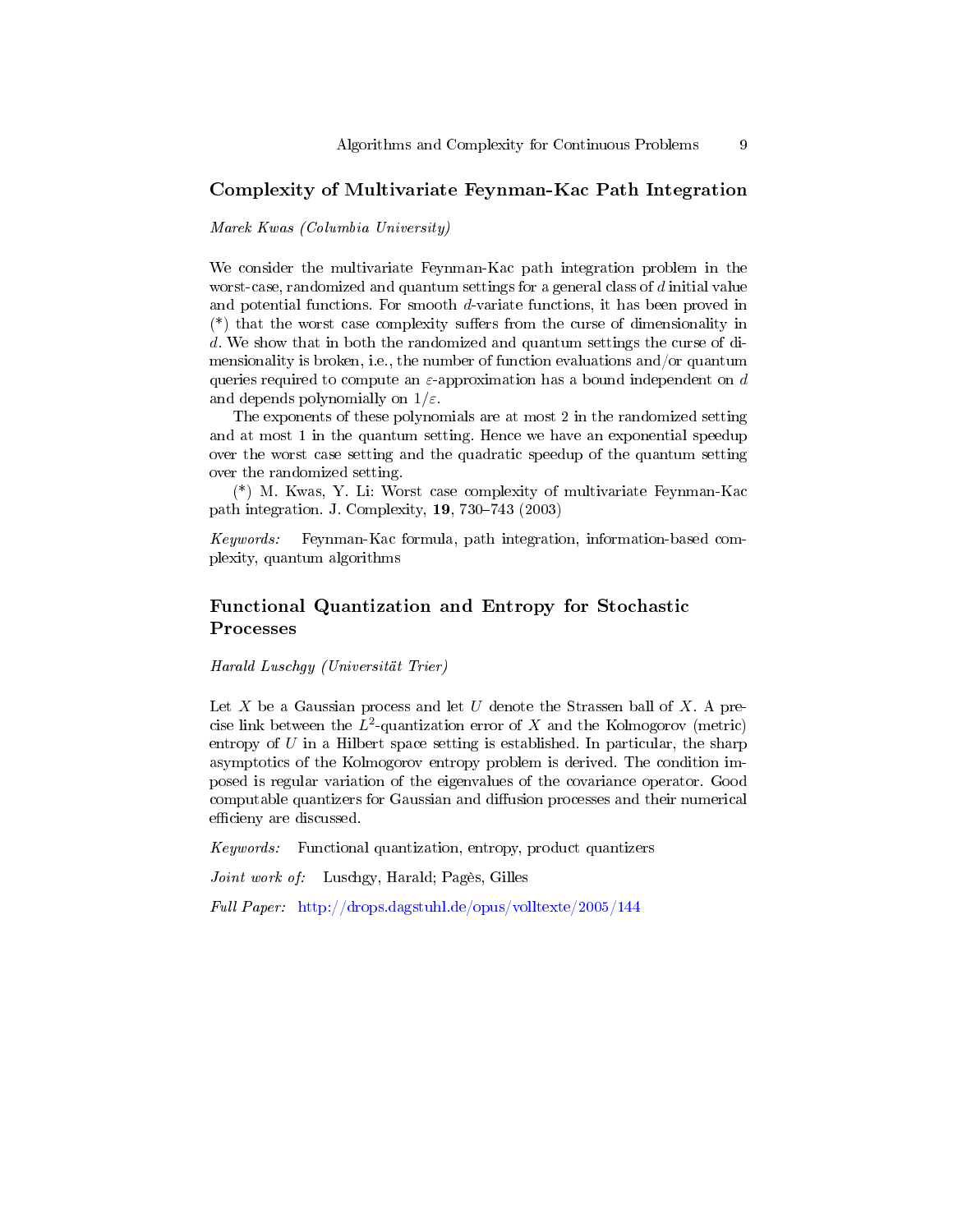### Optimal Non-Linear Approximation Using Sets of Finite Pseudo-Dimension

Vitali Maiorov (Technion - Haifa)

We consider optimal non-linear approximations of multivariate functions by manifolds of finite pseudo-dimension. For example, the spaces of univariate spline-functions with n free knots or rational function of degree n are manifolds of pseudo-dimension of order  $n$ . In this paper we adduce some examples of manifolds in the multivariate case. We obtain asymptotic estimates for the pseudo-dimensional *n*-widths of Sobolev's classes  $W_p^{r,d}$  in the space  $L_q$  in the case of non-compact embedding, that is, when  $r/d = 1/p - 1/q$ . Note that in the case the well-known  $n$ -widths, including the Kolmogorov and entropy  $n$ -widths, do not converge to zero.

Keywords: Pseudo-dimension, n-widths, Sobolev's classes

#### Stratied Sampling for Risk Management

Peter Mathé (Weierstraß Institut - Berlin)

We discuss the approximation of Value at Risk (VaR) and other quantities relevant to risk management. One of the core problems in this context is the approximation of the distribution of quadratic forms of Gaussian vectors. It appears as an intermediate problem in the variance reduction techniques proposed by Glasserman et. al. as well as in so-called  $\Delta$ -*Γ*-normal approaches.

The purpose is to show that sampling methods are faster than Fourier inversion for a range of practical problems.

The theoretical results are supported by a case study based on real-life problems, showing that sampling methods are faster than Fourier inversion for all but the smallest problems. Thus the use of randomized methods is recommended and the issue of variance reduction becomes important.

Stratification methods  $-$  especially randomized orthogonal arrays  $-$  turn out to lead to the most effective methods in terms of accuracy per computational cost.

Keywords: Risk management, randomized orthogonal arrays

Joint work of: Mathé, Peter; Jaschke, Stefan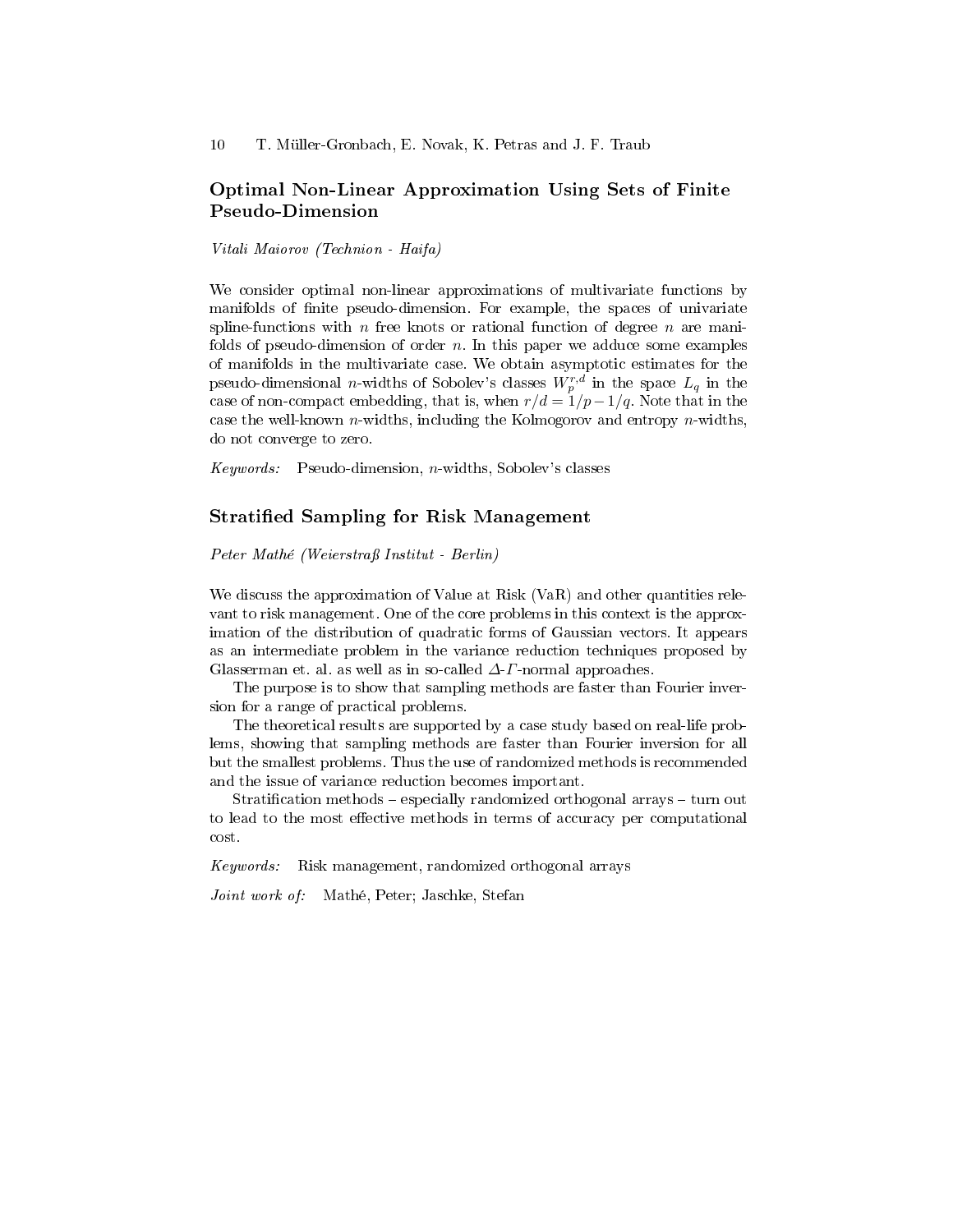# On the Complexity of Computing Multi-Homogeneous Bézout Numbers

Klaus Meer (Univ. of Southern Denmark - Odense)

We study the question how difficult it is to compute the multi-homogeneous Bézout number for a polynomial system of given number  $n$  of variables and given support  $A$  of monomials with non-zero coefficients.

We show that this number is NP-hard to compute. It cannot even be efficiently approximated within an arbitrary, fixed factor unless  $P = NP$ .

Keywords: Multi-homogeneous Bézout numbers, number of roots of polynomials, approximation algorithms

Joint work of: Meer, Klaus; Malajovich, Gregorio

Full Paper: <http://drops.dagstuhl.de/opus/volltexte/2005/146>

# On the Representation of Smooth Functions on the Sphere Using Finitely Many Bits

Hrushikesh N. Mhaskar (California State Univ. - Los Angeles)

We discuss the construction of a parsimonious representation of smooth functions on the Euclidean sphere using finitely many bits, in the sense of metric entropy. The smoothness of the functions is measured by Besov (approximation) spaces. The bit representation is obtained by uniform quantization on the values of a polynomial frame operator at scattered sites on the sphere.

For each cap, one can identify a certain number of bits, commensurable with the local smoothness of the target function on that cap and the volume of that cap, and obtained using the values of the frame operator near that cap. The polynomial frame operator is calculated using either spherical harmonic coefficients or, in the case of uniform approximation, values of the function at scattered sites on the sphere. The localization properties of the polynomial frame operator are demonstrated by a characterization of local smoothness of the target function near a point in terms of the values of these operators near the point in question.

Keywords: Metric entropy, polynomial frames, approximation on the sphere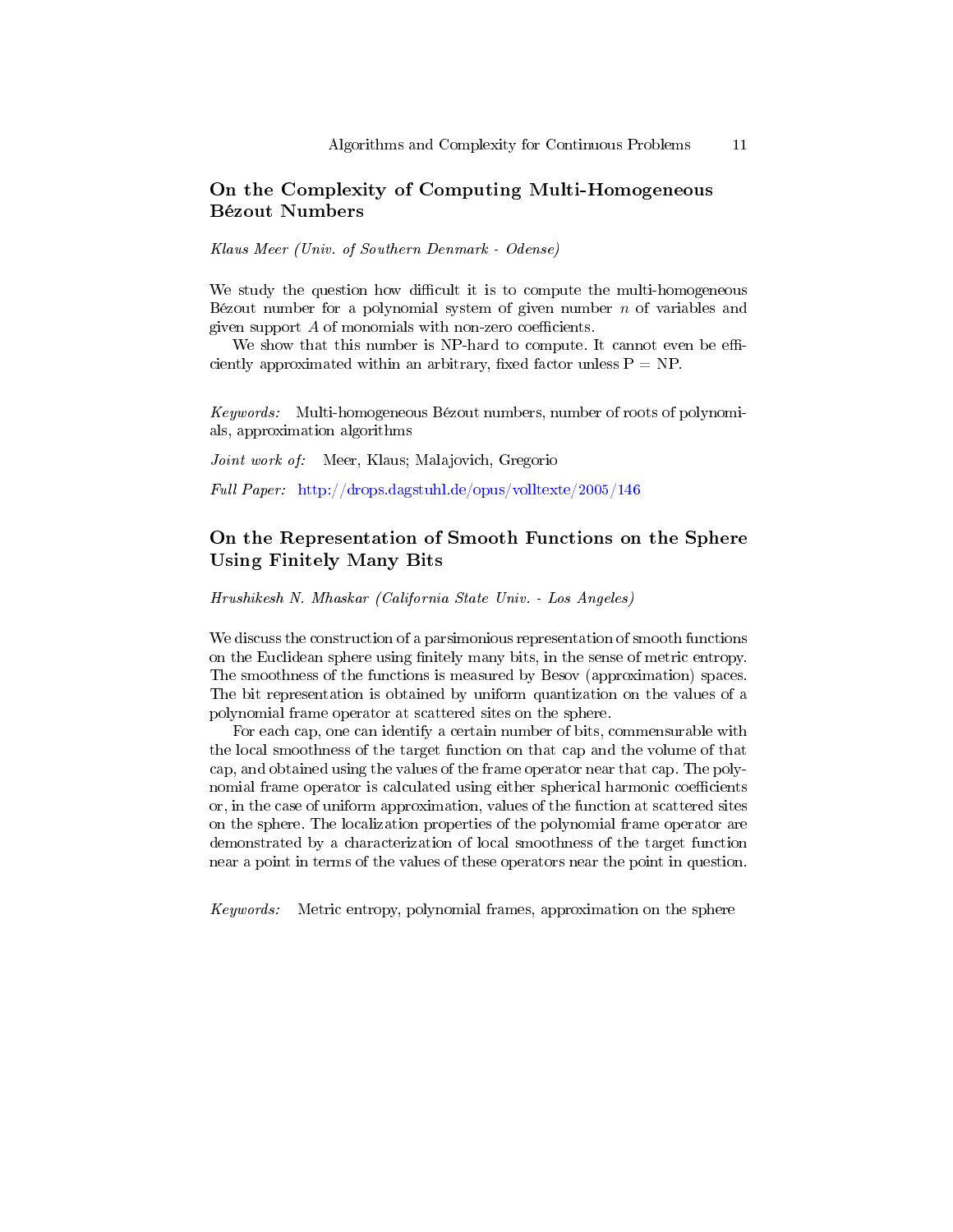#### Approximation of Stochastic Delay Differential Equations

#### Thomas Müller-Gronbach (Universität Magdeburg)

We introduce a new scheme for pathwise approximation of scalar stochastic delay differential equations with constant time lag. Our algorithm is based on equidistant evaluation of the driving Brownian motion and is simply obtained by replacing iterated Ito-integrals by products of appropriate Brownian increments in the definition of the Milstein scheme. The piecewise linear interpolation of the new scheme is asymptotically optimal with respect to the mean square  $L_2$ -error within the class of all pathwise approximations that use observations of the driving Brownian motion at equidistant points. Moreover, for a large class of equations our scheme is also asymptotically optimal for mean square approximation of the solution at the final time point. Our asymptotic optimality results are complemented by a comparison with the Euler scheme based on exact error formulas for a linear test equation. This comparison demonstrates the superiority of the new method even for a very small number of discretization points.

Joint work of: Müller-Gronbach, Thomas; Hofmann, Norbert

### Stochastic Differential Equations with Additive Fractional Noise: Numerical Schemes and Error Bounds

Andreas Neuenkirch (TU Darmstadt)

Stochastic differential equations driven by a fractional Brownian motion with Hurst parameter  $H > 1/2$ , can be understood - under standard smoothness assumptions on the drift resp. diffusion coefficient - as pathwise Riemann-Stieltjes integral equations.

In this talk, we will consider the case of additive noise and study pathwise approximations of these SDEs with respect to a  $L^2$  mean square error criterion. We will derive upper and lower error bounds and also consider the question of optimal approximation schemes.

 $Keywords:$  Fractional brownian motion, stochastic differential equations, Euler scheme, upper and lower error bounds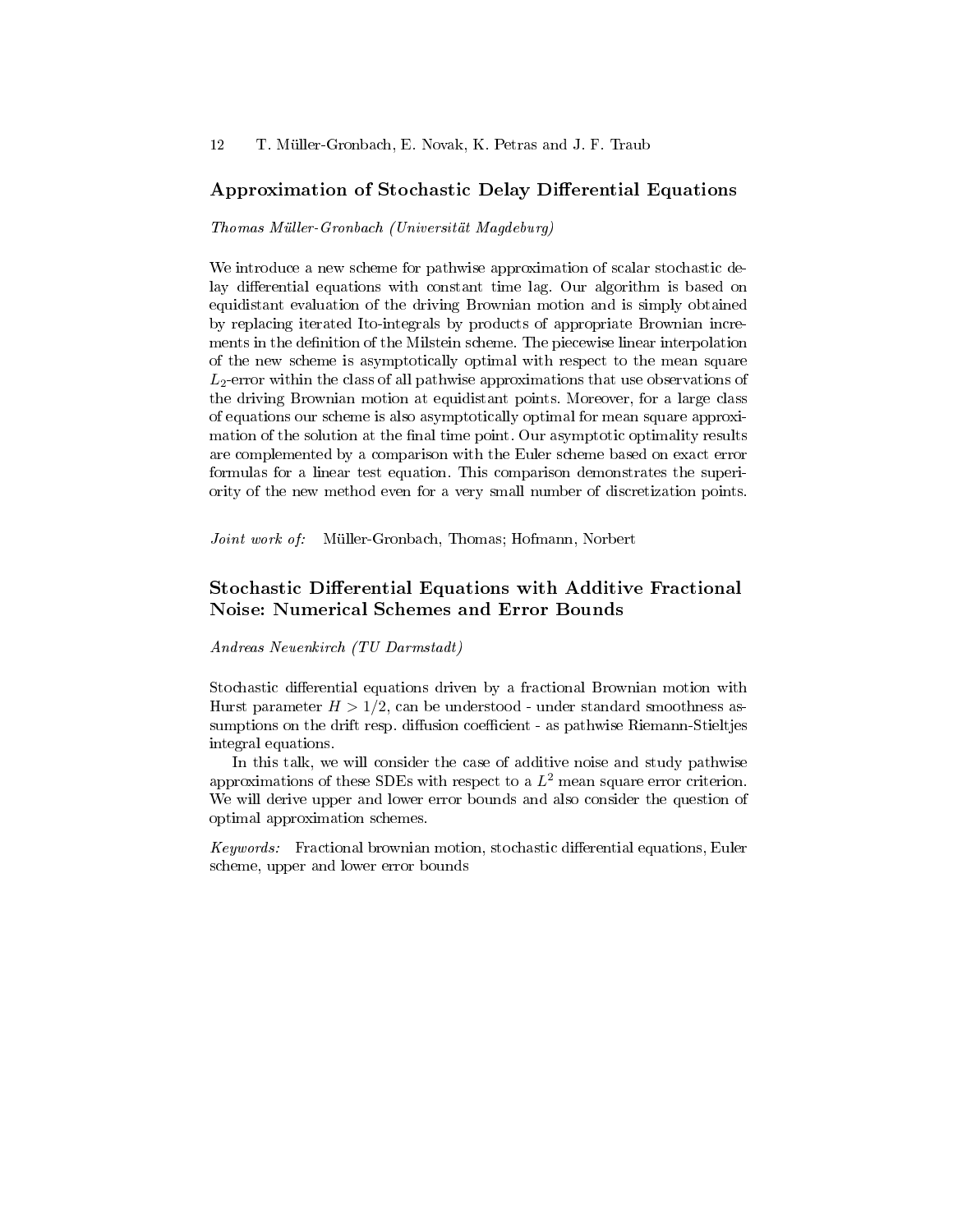# Optimal Approximation of Elliptic Problems by Linear and Nonlinear Mappings

Erich Novak (Universität Jena)

We study the optimal approximation of the solution of an operator equation  $Au = f$  by linear mappings of rank n and compare this with the best n-term approximation with respect to an optimal Riesz basis. We consider worst case errors, where f is an element of the unit ball of a Hilbert space.

We apply our results to boundary value problems for elliptic PDEs on an arbitrary bounded Lipschitz domain. Here we prove that approximation by linear mappings is as good as the best  $n$ -term approximation with respect to an optimal Riesz basis. Our results are concerned with approximation, not with computation.

Our goal is to understand better the possibilities of nonlinear approximation.

Keywords: Elliptic operator equation, worst case error, linear approximation method, nonlinear approximation method, best n-term approximation, Bernstein widths, manifold widths

Joint work of: Novak, Erich; Dahlke, Stephan; Sickel, Winfried

Full Paper: <http://drops.dagstuhl.de/opus/volltexte/2005/147>

### Fast Component-By-Component Construction of Rank-1 Lattice Rules for (Non-)Primes (Part II)

Dirk Nuyens (University of Leuven)

Part I: (this part of the talk by Ronald Cools) We restate our previous result which showed that it is possible to construct the generating vector of a rank-1 lattice rule in a fast way, i.e.  $O(s n \log(n))$ , with s the number of dimensions and  $n$  the number of points assumed to be prime. Here we explicitly use basic facts from algebra to exploit the structure of a matrix  $-$  which introduces the crucial cost in the construction  $-$  to get a matrix-vector multiplication in time  $O(n \log(n))$  instead of  $O(n^2)$ . We again stress the fact that the algorithm works for any tensor product reproducing kernel Hilbert space.

Part II: (this part of the talk by Dirk Nuyens) In the second part we generalize the tricks used for primes to non-primes, by basically falling back to algebraic group theory. In this way it can be shown that also for a non-prime number of points, this crucial matrix-vector multiplication can be done in time  $O(n \log(n))$ . We conclude that the construction of rank-1 lattice rules in an arbitrary r.k.h.s. for an arbitrary amount of points can be done in a fast way of  $O(s n \log(n))$ .

Keywords: Numerical integration, cubature/quadrature, rank-1 lattice, component-by-component construction, fast algorithm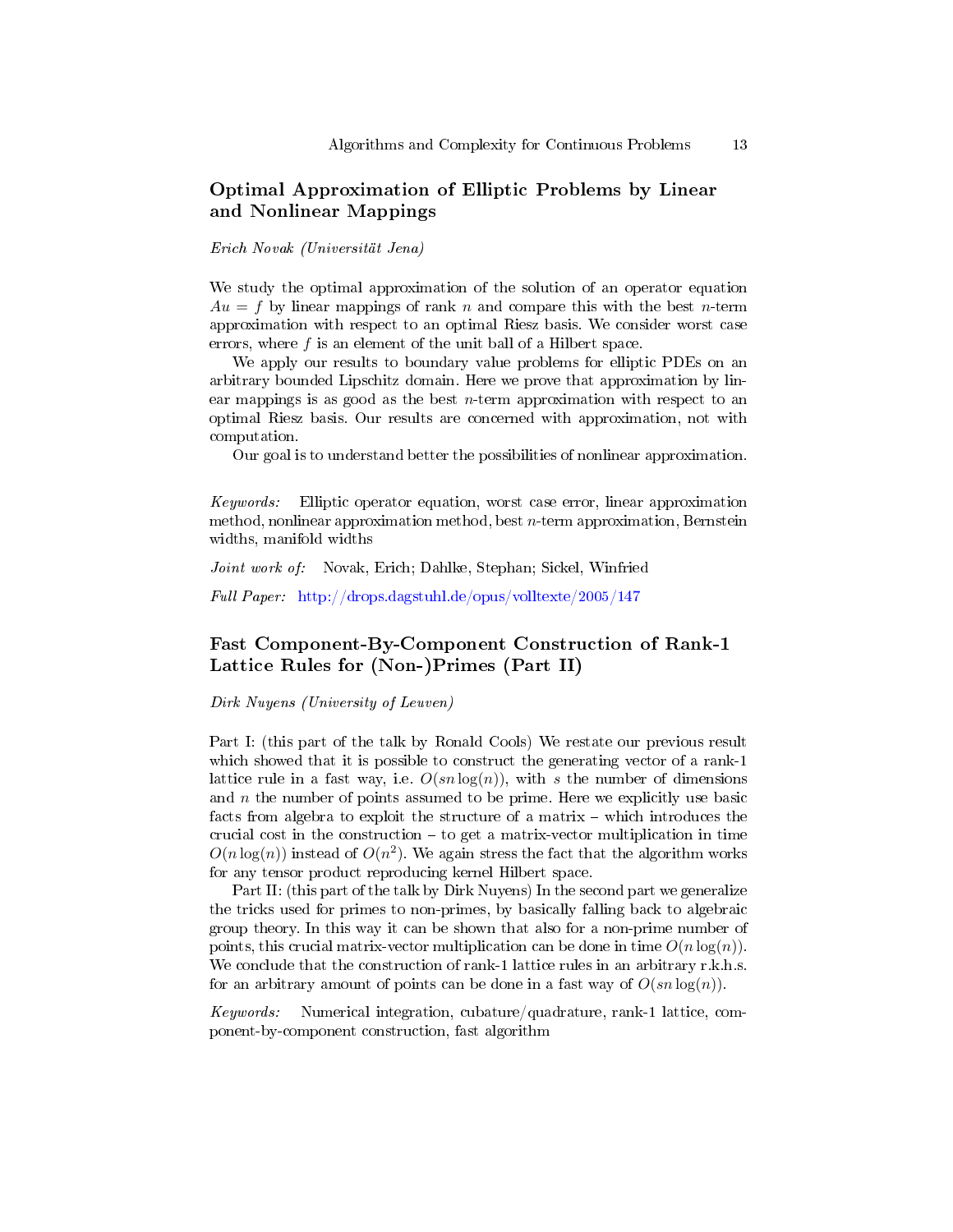Joint work of: Nuyens, Dirk; Cools, Ronald

Full Paper: <http://drops.dagstuhl.de/opus/volltexte/2005/148>

#### Fast Eigenvector Approximation for Phase Estimation

Anargyros Papageorgiou (Columbia University)

We present a quantum algorithm preparing an initial state for phase estimation. The algorithm produces a good approximation of the necessary eigenvector at low cost. The algorithm can be used in the approximation of low-order eigenvalues of continuous eigenvalue problems, such as the Sturm-Liouville eigenvalue problem. The classical complexity (deterministic and randomized) of approximating the ground state eigenvalue of the Sturm-Liouville problem is polynomial in  $1/\varepsilon$ , where  $\varepsilon$  is the desired accuracy. We use the initial state preparation algorithm in the study of the quantum complexity of this problem with power queries.

We show tight bounds for the qubit complexity and the query complexity.

Keywords: Quantum algorithms, phase estimation, complexity

Joint work of: Papageorgiou, Anargyros; Jaksch, Peter; Woźniakowski, Henryk

# Numerical Differentiation from Viewpoint of Regularization Theory

Sergei V. Pereverzev (Johann Radon Forschungsinstitut - Linz)

Numerical differentiation is a classical example of ill-posed problem, and a number of techniques have been developed for it. Any of them should take into account that even small perturbations of the function to be differentiated may lead to large errors in the computed derivative.

Therefore, it is natural to assume that information about differentiated function is noisy. As a result, traditional methods for numerical differentiation have to be combined with regularization. These methods fall into two categories: methods using non-discretized noisy data and methods based on discrete noisy information. They yield satisfactory results when the smoothness of the function to be differentiated is given precisely. However, in many applications it is not the case, and it was a surprise for us that almost all papers on numerical differentiation do not address this issue. In the talk we are going to discuss a new approach to the regularization of the methods belonging to both of above-mentioned categories.

Using recent results of regularization theory we propose stable and orderoptimal methods for numerical differentiation which do not use any information concerning the smoothness of the function to be differentiated.

 $Keywords:$  Numerical differentiation, regularization, adaptation

Joint work of: Pereverzev, Sergei V.; Shuai, Lu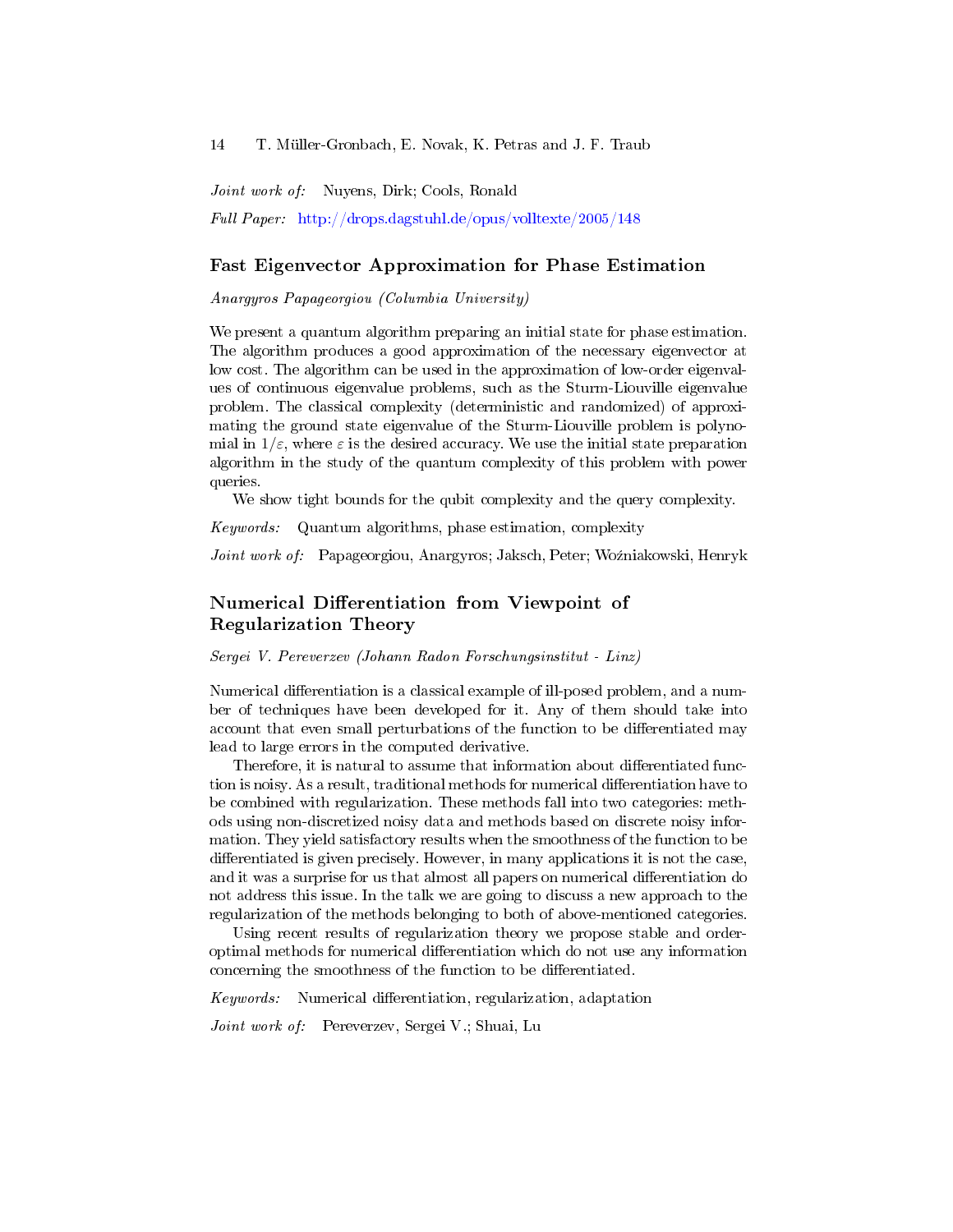#### On the Complexity of Linear Parabolic Problems

Knut Petras (Braunschweig)

We consider linear parabolic initial value problems of second order in several dimensions.

The initial condition is supposed to be fixed and we investigate the computational complexity if the coefficients of the parabolic equations may vary in certain function spaces. Using the parametrix method (or Neumann series), we prove that lower bounds for the error of numerical methods are related to lower bounds for integration problems. On the other hand, approximating the Neumann series with Smolyak's method, we show that the problem is not much harder than a certain approximation problem. For Hölder classes on compact sets, e.g., lower and upper bounds are close together, such that we have an almost optimal method.

 $Keywords:$  Partial differential equations, parabolic problems, Smolyak method, optimal methods

Joint work of: Petras, Knut; Ritter, Klaus

Full Paper: <http://drops.dagstuhl.de/opus/volltexte/2005/149>

# Monte Carlo Methods with Few Random Bits for Integration and Integral Equations

Harald Pfeiffer (Universität Jena)

Monte Carlo methods are algorithms that involve randomness. They are widely applied in multivariate integration and integral equations. As source of randomness a method typically uses random numbers from [0, 1], and most of the classical methods use about  $dn$  of those random numbers where d is the dimension and *n* the number of function values.

Here, we replace random numbers from  $[0, 1]$  with random bits from  $\{0, 1\}$ and we want to use only a small number of them. We consider problems for that (deterministic and) general Monte Carlo methods are well studied: the approximate integration of functions from Hölder and Sobolev spaces and the local solution of Fredholm integral equations with smooth data.

We show that these problems are tractable for Monte Carlo methods with random bits. Moreover, we construct methods that have the optimal order of complexity, which is the same as for general Monte Carlo. The methods for integration use only about d  $\log n$  random bits, those for integral equations about  $d \log^3 n$ . In some cases we can indicate how the overall cost of the method depends on the dimension. Concerning, for example, integral equations with continuously differentiable kernels and right-hand sides the optimal cost of deterministic methods with error  $\varepsilon$  is of order  $(1/\varepsilon)^{2d}$ . We obtain methods with a cost of  $c((1/\varepsilon)^2+d\log^3(1/\varepsilon))$  or  $c\,d^5\,(1/\varepsilon)^{2d/(d+1)}$ . Our approach to the problems is to reduce them to the approximation of means.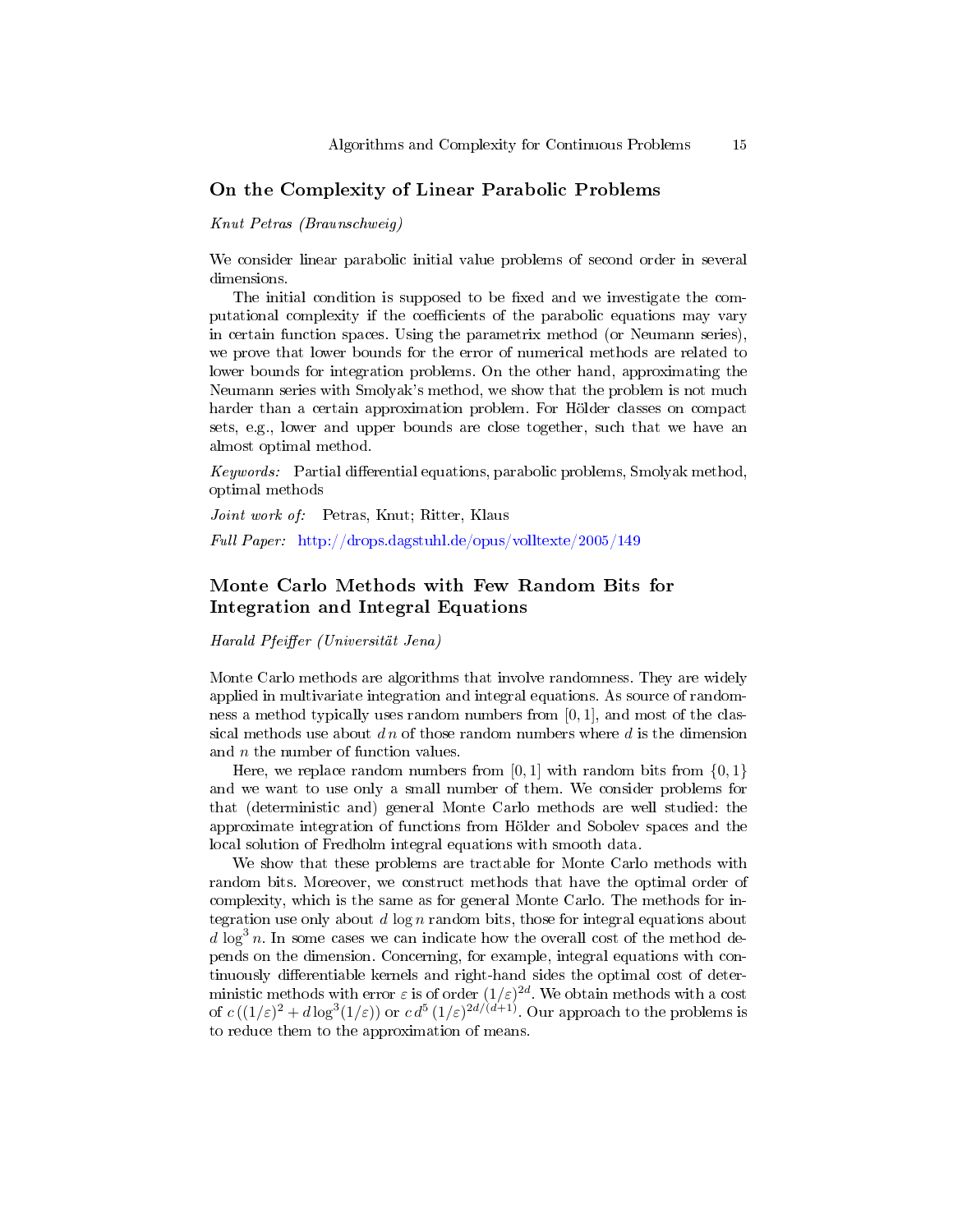Keywords: Monte Carlo methods, random bits, numerical integration, integral equations

# Information-based Nonlinear Approximation: An Average Case Setting

Leszek Plaskota (University of Warsaw)

Nonlinear approximation has usually been studied under deterministic assumption and complete information about the underlying functions.

We assume only partial information and we are interested in the average case error and complexity of approximation. It turns out that the problem can be essentially split into two independent problems related to average case nonlinear (restricted) approximation from complete information, and average case unrestricted approximation from partial information. The results are then applied to average case piecewise polynomial approximation, and to average case approximation of real sequences.

This work was partially done with M. Kon and G.W. Wasilkowski.

Keywords: Average case setting, nonlinear approximation, information-based complexity

Extended Abstract: <http://drops.dagstuhl.de/opus/volltexte/2005/150>

# Is the Suzuki Non-Existence Theorem a Limiting Factor for the Rate of Convergence of Feynman-Kac Path Integrals?

Cristian Predescu (Univ. California - Berkeley)

The standard technique for the evaluation of the density matrix in statistical quantum mechanics is via Lie-Trotter formula. In a slightly more general setting, Suzuki has shown that no Trotter-like formulas converge asymptotically faster than quadratically, with the number of time slices. This negative result has long been considered as setting a limit on the rate of convergence of path integrals. I shall present several mathematical arguments demonstrating that Suzuki's result does not put any limitation on the existence of faster direct path integral methods.

Algorithms having cubic and quartic asymptotic convergence are presented. The problem of designing algorithms having arbitrary convergence orders can be reduced to the resolution of a set of non-linear functional equations involving generalized moments of a standard Brownian motion.

Whether this set of functional equations has solutions or not for orders greater or equal to 5 is an open problem, the resolution of which is of interest to the chemical physicist.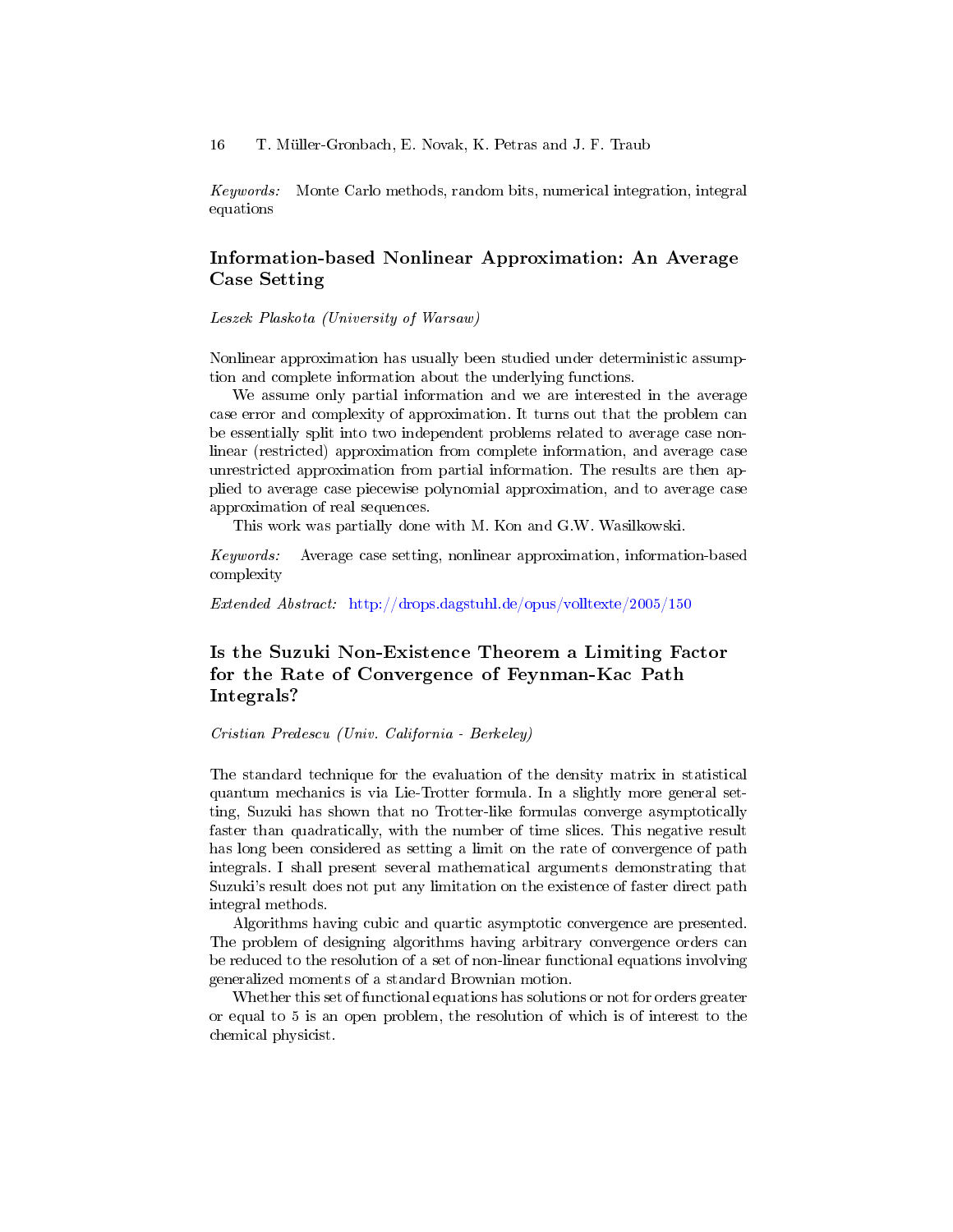# Non-Uniform Time Discretization and Lower Bounds for Stochastic Heat Equations

Klaus Ritter (TU Darmstadt)

We study algorithms for approximation of the mild solution of stochastic heat equations on the spatial domain  $]0,1[^d$ . The error of an algorithm is defined in  $L_2$ -sense. We derive lower bounds for the error of every algorithm that uses a total of N evaluations of one-dimensional components of the driving Wiener process  $W$ . For equations with additive noise we derive matching upper bounds and we construct asymptotically optimal algorithms. The error bounds depend on  $N$  and  $d$ , and on the decay of eigenvalues of the covariance of  $W$  in the case of nuclear noise. In the latter case the use of non-uniform time discretizations is crucial.

Keywords: Stochastic heat equation, non-uniform time discretization, minimal errors, upper and lower bounds

Joint work of: Ritter, Klaus; Müller-Gronbach, Thomas

Full Paper: <http://drops.dagstuhl.de/opus/volltexte/2005/151>

# Optimal Approximation of Elliptic Problems by Linear and Nonlinear Mappings III

Winfried Sickel (Universität Jena)

We study two types of nonlinear widths for the embedding

$$
B_{p,q}^{-s+t}(\varOmega)\hookrightarrow B_{2,q}^{-s}(\varOmega)\,,\qquad t>d\Big(\frac{1}{p}-\frac{1}{2}\Big)_*
$$

and compare this with the known behavior of the linear widths. It turns out that the nonlinear widths (representing some sort of nonlinear approximation) tend faster to zero (in order) than the linear widths if and only if  $0 < p < 2$ . Our treatment is based on earlier work of DeVore, Howard, Micchelli, Kyriazis, Leviatan, and Tikhomirov.

Keywords: Nonlinear approximation, nonlinear widths

Joint work of: Sickel, Winfried; Dahlke, Stephan; Novak, Erich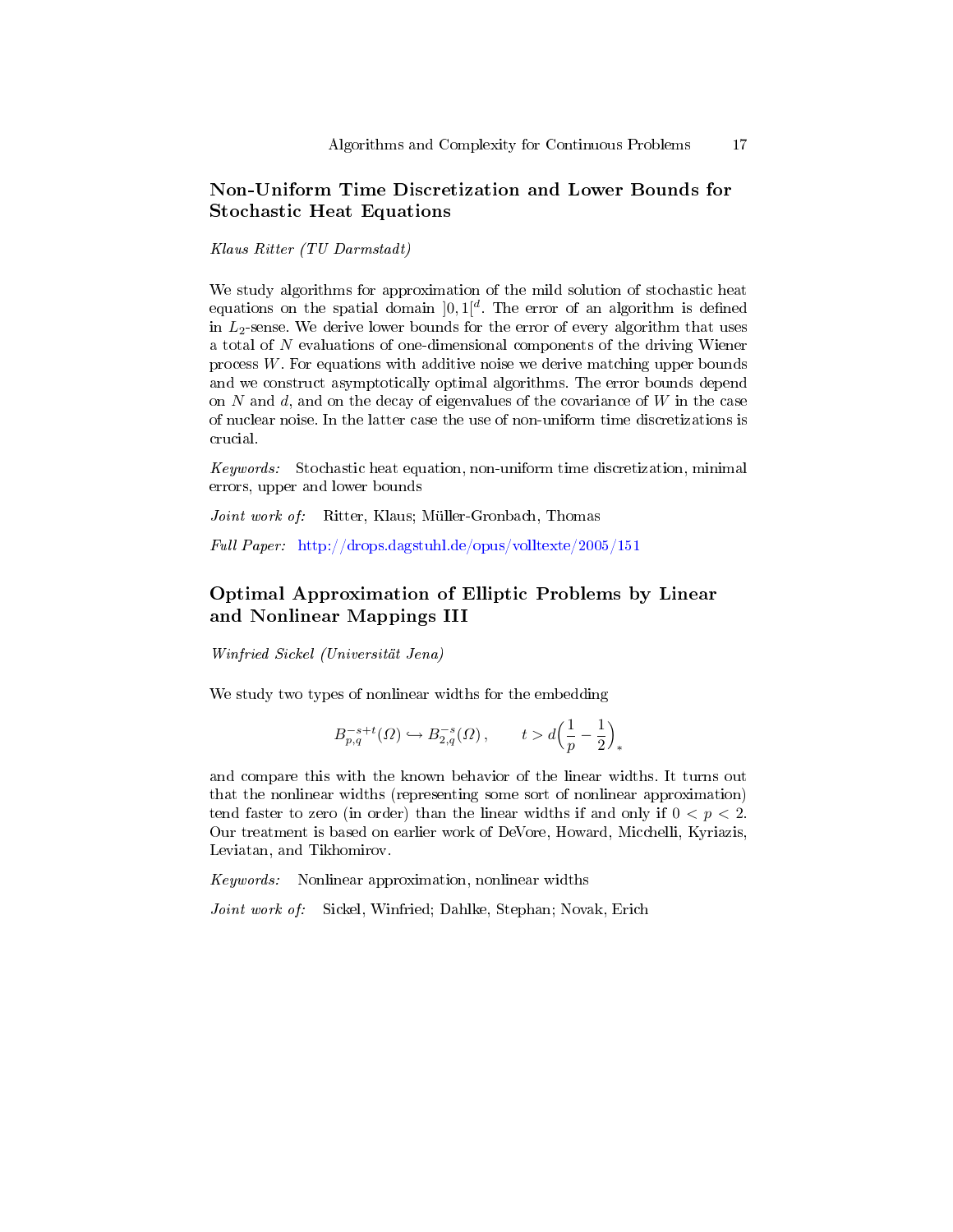### Randomly Shifted Lattice Rules with Unbounded Integrands - Average Case Interpretation

Ian H. Sloan (Univ. of New South Wales)

This talk, which describes joint work with Ben Waterhouse and Frances Kuo, revisits material in an earlier talk in this Seminar by Frances Kuo.

In that talk multiple integrals over the unit cube were seen to arise in a natural way, if a standard mapping is used to transform a multidimensional expected value with Gaussian probability distributions to the unit cube. In the earlier talk the worst-case error was studied for integrands in an appropriate reproducing kernel Hilbert space of unbounded functions. In this talk, in contrast, the function space of unbounded functions on the unit cube is equipped with a probability measure, and the error is studied in an average case setting. The construction is chosen in such a way that the covariance matrix in the average case setting is equal to the reproducing kernel in the worst-case setting. The result obtained in the previous talk then allows us to infer that there exists a good choice of randomly shifted lattice rule which, on the average, has smaller error than the simple Monte Carlo method.

Keywords: Quasi-Monte Carlo method, error, average-case, worst-case, multiple integration, Monte Carlo method

Joint work of: Sloan, Ian H.; Kuo, Frances; Waterhouse, Ben

#### An Adaptive Algorithm for ODE, PDE and SDE

Anders Szepessy (KTH Stockholm)

A posteriori error estimates suitable for adaptive refinement are well established. I will focus on the fundamental, but less studied, issue of convergence rates of adaptive algorithms: I will describe an adaptive algorithm applied to ordinary, stochastic and partial differential equations with proven convergence rates. The algorithm reduces the maximal error indicator with a given factor in each iteration or stops with the error asymptotically bounded by the tolerance using the optimal mesh (up to problem independent factors).

In particular I will explain:

- how to measure optimal convergence rates for approximation of functionals of the solution,

- why convergence of the error density is always useful and subtle in the case of stochastic and partial differential equations,

- an example of weak approximation of expected values, depending on solutions to Ito differential equations by the Monte Carlo Euler method, in the case of stopped and reflected boundary conditions.

The motivation for adaptive time steps is that stopped boundary conditions with N standard uniform time steps yield  $N^{-1/2}$  convergence rate, while the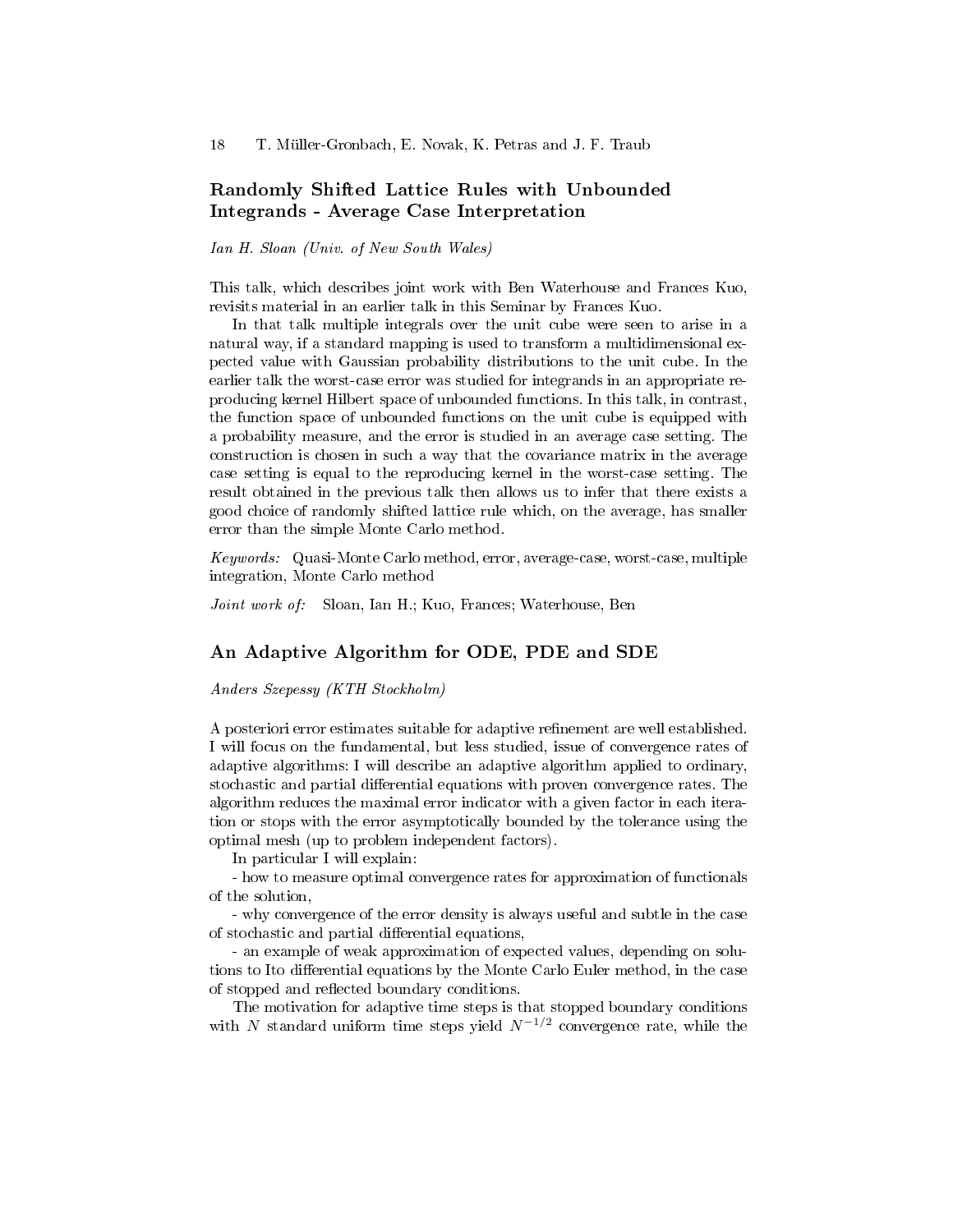corresponding rate is  $N^{-1}$  without boundary. This talk will show that this double scale problem can be approximated with the optimal  $N^{-1}$  convergence rate using N adaptive time steps.

# High-Dimensional Integrals Related to Grid Computing (Part II)

Shu Tezuka (IBM - Kanagawa)

In this talk, I present high-dimensional integrals which represent the expected execution time for a job to be completed on a PC grid. The dimension of the integrals is equal to the number of PCs on the grid. I will discuss a class of isotropic integrals obtained by assuming that the utilization of all PCs follow independent identical probability distributions. I will show some numerical results on the comparison between quasi-Monte Carlo and Monte Carlo methods to compute such isotropic integrals.

Keywords: Grid computing, high-dimensional integrals, quasi-Monte Carlo methods

# Polynomial-Time Algorithms for Multivariate Linear Problems with Finite-Order Weights; Worst Case Setting

Gregorz W. Wasilkowski (University of Kentucky)

We consider approximation of linear multivariate problems defined over weighted tensor product Hilbert spaces with *finite-order* weights. This means we consider functions of d variables that can be represented as sums of functions of at most  $q^*$  variables. Here,  $q^*$  is fixed (and presumably small) and d may be arbitrarily large.

For the univariate problem,  $d = 1$ , we assume we know algorithms  $A_{1,\varepsilon}$  that use  $O(\varepsilon^{-p})$  function or linear functional evaluations to achieve an error  $\varepsilon$  in the worst case setting. Based on these algorithms  $A_{1,\varepsilon}$ , we provide a construction of polynomial-time algorithms  $A_{d,\varepsilon}$  for the general d-variate problem with the number of evaluations bounded roughly by  $\varepsilon^{-p} d^{q^*}$  to achieve an error  $\varepsilon$  in the worst case setting.

Keywords: Multivariate integration, multivariate approximation, complexity, polynomial-time algorithms, finite-order weights

Joint work of: Wasilkowski, Gregorz W.; Woźniakowski, Henryk

Full Paper: <http://drops.dagstuhl.de/opus/volltexte/2005/152>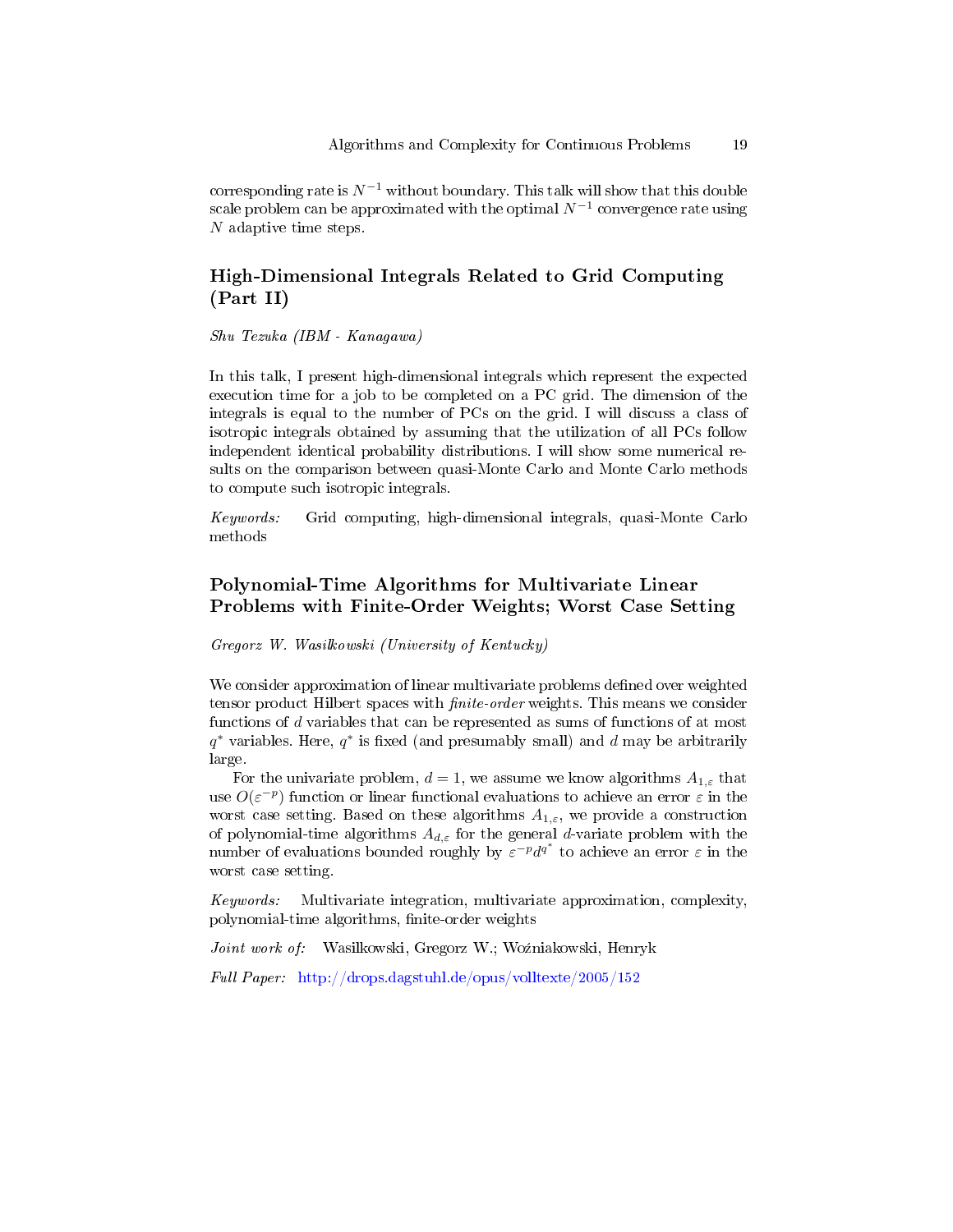#### Scattered Data Approximation

Holger Wendland (Universität Göttingen)

In practice, one often faces the problem of reconstructing a multivariate function from a given, finite data set. In the simplest case, such a data set consists of data values  $f_j = f(x_j) \in \mathbf{R}, 1 \leq j \leq N$ , coming from an unknown function f at certain data sites  $X = \{x_1, \ldots, x_N\} \subseteq \Omega \subseteq \mathbf{R}^d$ , and interpolation is the most obvious reconstruction method. In general, the data sites are scattered over the region  $Ω$ , having no structure at all.

Approximation by positive denite kernels tries to solve this reconstruction problem by fixing a symmetric kernel  $\Phi : \Omega \times \Omega \to \mathbf{R}$ . Then, the approximant is chosen from the finite space  $\{\Phi(.,x_j): x_j \in X\}$ . The assumption on  $\Phi$  being positive definite leads to a well-posed problem.

In this talk I will focus on the following topics:

- error estimates in Sobolev spaces for reconstruction processes from scattered data,
- $-$  the construction of a fast reconstruction and evaluation algorithm,
- (if time permits) examples from surface reconstruction in computer-aided design and from fluid-structure-interaction in aeroelasticity.

Keywords: Approximation orders, positive definite functions, radial basis functions, efficient algorithms

#### Quantum Parametric Integration in Sobolev Spaces

Carsten Wiegand (TU Kaiserslautern)

We study parametric integration from the Sobolev space  $W_p^r([0,1]^{d_1+d_2})$  to  $L_p([0,1]^{d_1})$ . We show upper and lower complexity bounds in the quantum setting using results from discrete parametric integration.

Joint work of: Wiegand, Carsten; Heinrich, Stefan